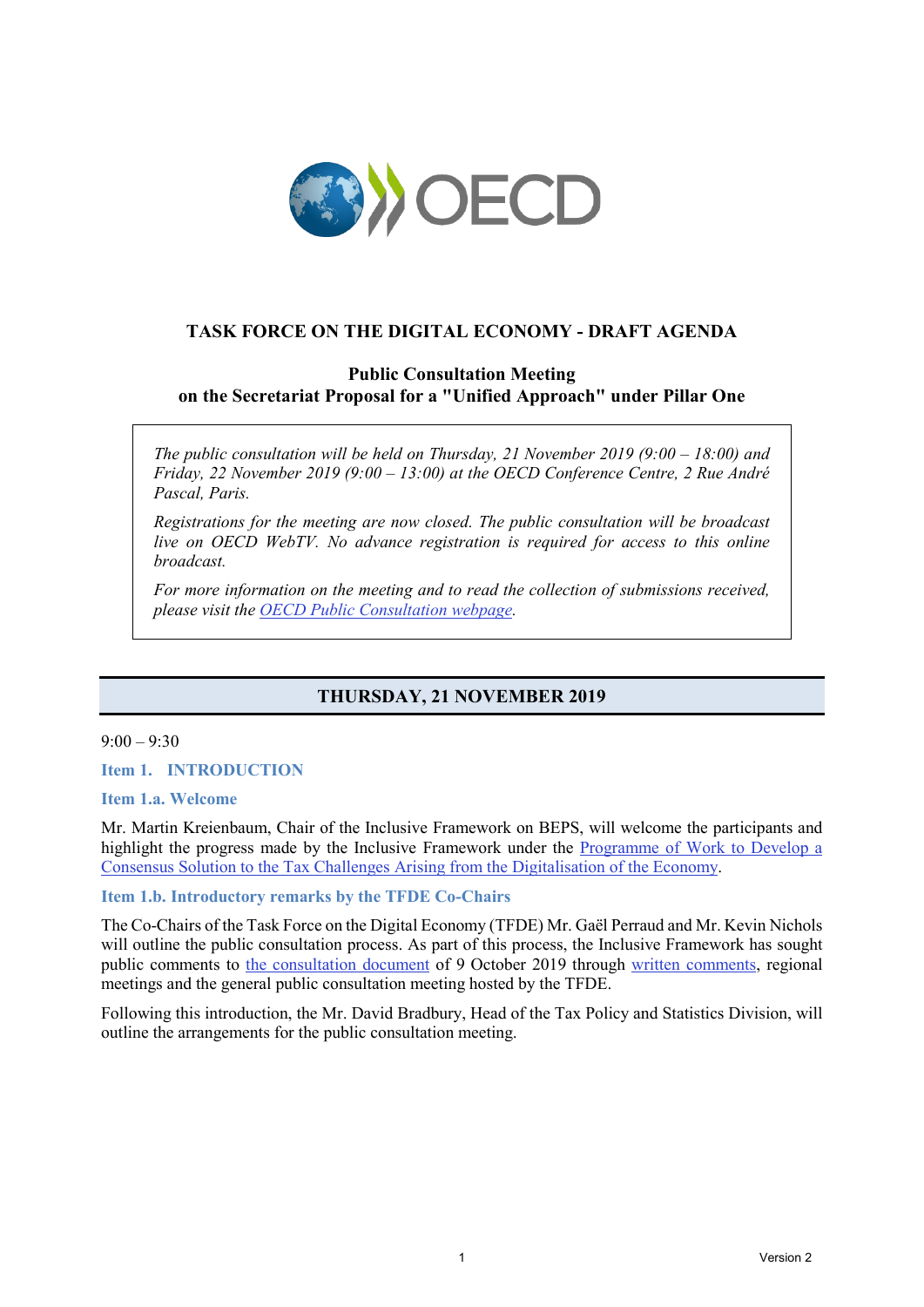## $9:30 - 10:30$

# **Item 2. INTRODUCTION TO THE UNIFIED APPROACH TO PILLAR ONE AND GENERAL COMMENTS**

# **Item 2.a. Setting the Scene**

Mr. Pascal Saint-Amans, Director of the OECD's Centre for Tax Policy and Administration, will provide some introductory remarks.

## **Item 2.b. Overview of the Unified Approach**

Mr. Richard Collier, Tax Treaty, Transfer Pricing and Financial Transactions Division, will make an introductory presentation on the elements of the "Unified Approach".

A series of lead discussants will be invited to share their general views on the "Unified Approach" presented under Pillar One.

### **Discussants:**

- Mr. Will MORRIS [\(Business at OECD\)](http://biac.org/)
- Ms. Séverine PICARD [\(TUAC\)](https://tuac.org/)
- Mr. Thulani SHONGWE [\(African Tax Administration Forum\)](https://www.ataftax.org/)
- Mr. Robert DANON [\(University of Lausanne\)](https://applicationspub.unil.ch/interpub/noauth/php/Un/UnPers.php?PerNum=1001288&LanCode=37)

### *COFFEE BREAK*

 $11:00 - 13:00$ 

# **Item 3. SCOPE AND NEXUS (AMOUNT A)**

Participants are invited to reflect on the challenges and opportunities in defining:

- **businesses in scope**, noting that the "Unified Approach" would focus on, broadly, large consumer (including user) facing businesses;
- **a new nexus** that is not dependent on physical presence, but largely based on sales.

#### **Discussants:**

- Mr. Giammarco COTTANI [\(Netflix\)](https://help.netflix.com/en/node/2101)
- Ms. Karine UZAN MERCIÉ [\(LafargeHolcim Group\)](https://www.lafargeholcim.com/)
- Mr. Roger KAISER [\(IBFED\)](http://www.ibfed.org.uk/)
- Mr. Tommaso FACCIO [\(ICRICT\)](https://www.icrict.com/https:/www.ataftax.org/)

*LUNCH BREAK*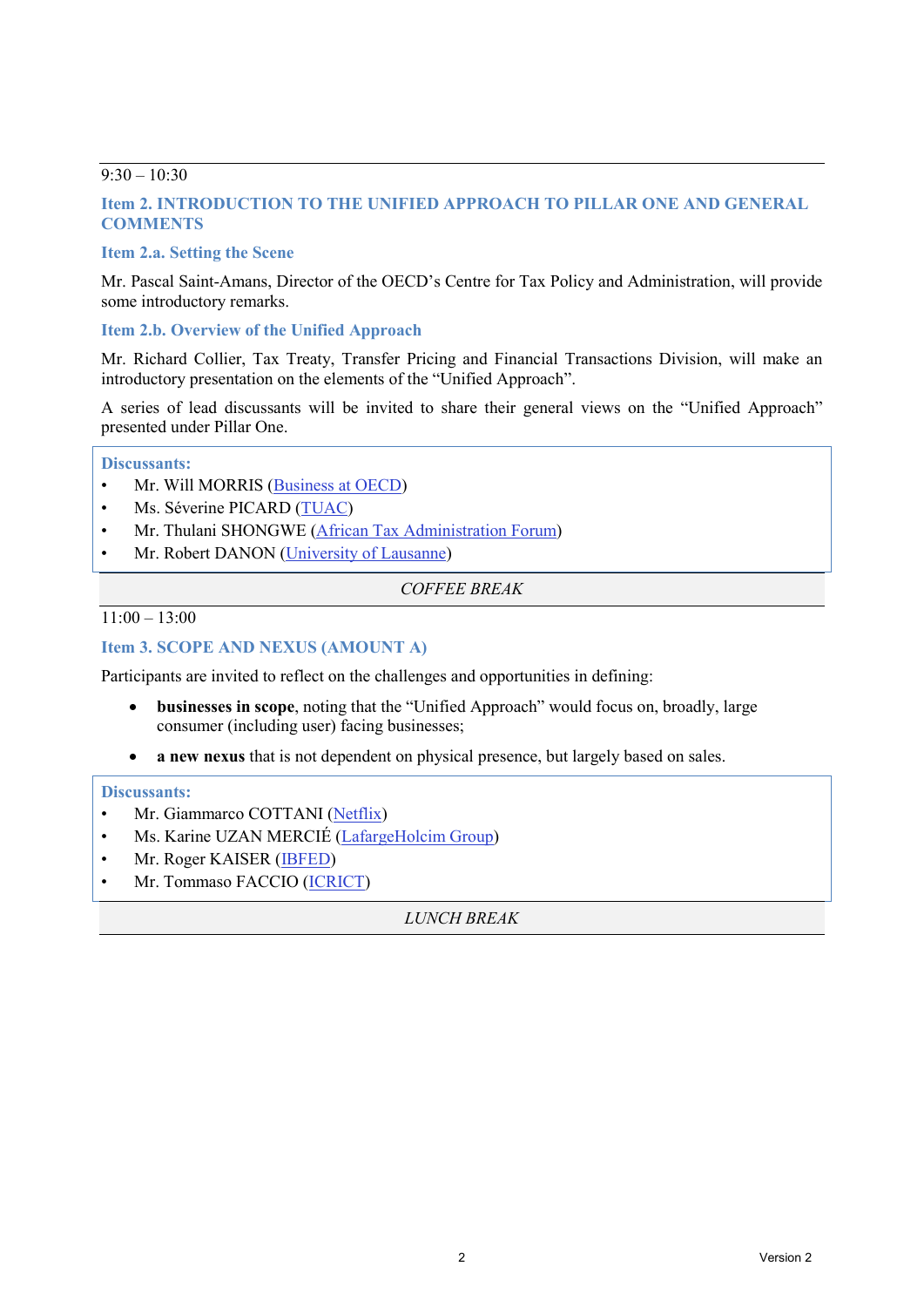# 14:00 - 15:15

# **Item 4. COMPUTATION OF AMOUNT A**

Participants are invited to reflect on the challenges and opportunities of the proposed calculation of Amount A, including identification of the multinational enterprise (MNE) group's profit.

The session will also focus on how the relevant measure could be derived from the consolidated financial statements, and what allocation key could be used to distribute the reallocated profit between the eligible market jurisdictions.

#### **Discussants:**

- Mr. Alan LEE [\(Facebook\)](https://about.fb.com/company-info/)
- Ms. Janine JUGGINS [\(Unilever\)](https://www.unilever.com/about/who-we-are/about-Unilever/)
- Mr. Sol PICCIOTTO [\(BEPS Monitoring Group\)](https://www.bepsmonitoringgroup.org/)
- Mr. Stef VAN WEEGHEL  $(PwC)$

*COFFEE BREAK*

15:45 - 16:30

## **Item 4. COMPUTATION OF AMOUNT A (CONTINUED)**

 $16:30 - 18:00$ 

### **Item 5. ELIMINATION OF DOUBLE TAXATION**

Participants are invited to discuss possible approaches for eliminating double taxation in relation to Amount A, considering that existing domestic and treaty provisions relieving double taxation apply to MNEs on an individual-entity and individual-country basis.

## **Discussants:**

- Ms. Elselien ZELLE [\(Booking.com\)](https://www.booking.com/content/about.html)
- Mr. Ed MCNALLY [\(Keidanren\)](https://www.keidanren.or.jp/en/)
- Ms. Alison LOBB [\(Deloite\)](http://www.deloite.com/)
- Mr. Joachim ENGLISCH [\(University of Münster\)](https://www.jura.uni-muenster.de/de/apps/personenliste/prof-dr-joachim-englisch/)

*18:00 - END OF THE FIRST DAY OF THE PUBLIC CONSULTATION*